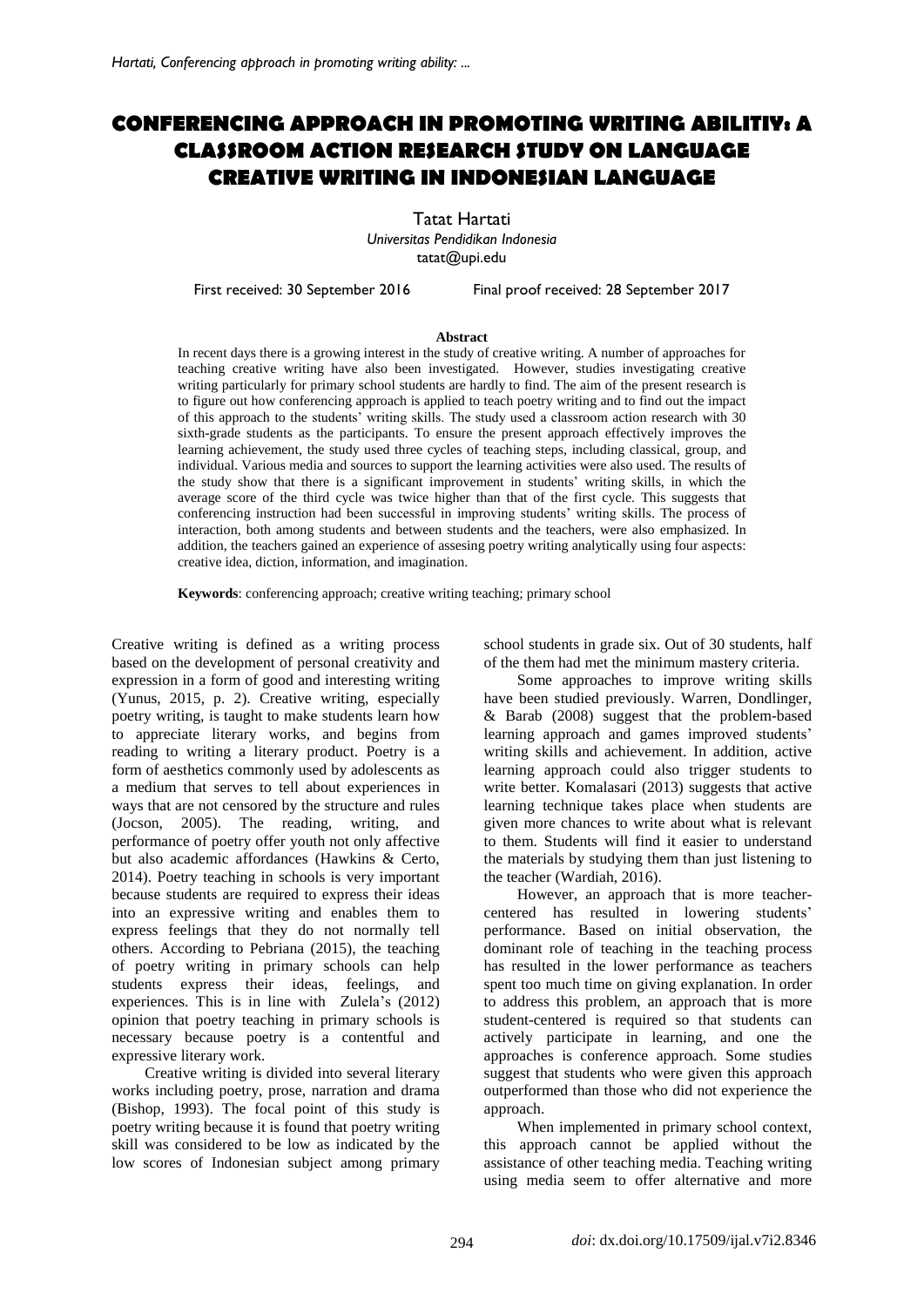effective features than conventional teaching without the use of media (Clark, 1983). In addition to using media, learning outside the classroom can influence students' writing skills. As stated by Gardner and Kuzich (2017) a writing stimulated by a natural environment is qualitatively better than writing in the classroom. For children, group study can feel like playing in a school environment. Jacquest (1992) suggests that the benefits of studying in groups in general include developing collaborative skills, learning from the experience of others, having a sense of belonging to social groups, supporting each other, collaborative decisions, idea sharing, and developing creativity. Intrinsically, the group study can develop imagination, critical thinking, creative thinking, knowledge, awareness of interests, academic awareness, social responsibility and elicit happiness in a lifelong learning. Based on the above explanation, it can be seen that learning in a conferencing group elicits interests in acquiring knowledge in the best possible way. Learning in groups is also a process of rich and total experience (Talmage, Pascarella, & Ford, 1984).

It is claimed that writing poetry should be based on a sense of pleasure to produce meaningful poetry and reach the reader (Benton, 1984). As evidenced by Martinez, Kock, and Cass (2011), the feelings of students affect their writing skills. The students learned how to express themselves through poetry and could interact with their peers as well as with the teacher (Hadaway, Vardell, & Young, 2001). Based on initial observation to teaching poetry writing, the teaching process is often off the track. Many students seemed to struggle to generate ideas, imagination, and creativity when writing poetry.

Writing is closely related to language (Granger, 1998). Many studies find out that it is the most difficult skill in comparison with the other three skills namely listening, speaking, and reading (Lea & Street, 1998; Flower & Hayes, 1981; Graham & Harris, 2000). This is most likely due to the fact that writing requires such aspects as grammatical intricacy (Truscott, 1999), lexical density (Johansson, 2009), cohesion and coherence (Connor, 1984). In other words, written language appears to be more formal than spoken one. In writing, one cannot directly revise expressions such as in spoken utterances.

In this paper, the language focused is Indonesian. There are certainly some differences between Indonesian and other languages; however, experts believe that there are basic rules in languages. Some others call this universal grammar (Meisel, 1991). It confirms several similarities in languages such as the existence of subjects, predicators, objects, and so on in sentences. Even though the order is not always the same, most of the languages have the aforementioned parts to form a sentence (Pollock, 1989). In writing poetry, students are required to have adequate skills of language, in addition to creativity (Amabile, 1985).

Conferencing approach enables students' interactions with peers and with the teacher (Hartati, 2016). As Calkins (1986) puts it, conferencing is meaningful if students learn to interact with their writings. Students confer with teachers and with the peers by means of guided training. Conferencing is a part of guided writing that is very useful if implemented appropriately. The students need feedbacks from the teacher and their peers. According to Kupper-Herr (2000), conferencing with students in writing is very essential and is different from a writing process because it enables personal interaction between the teacher and the students that is hardly to happen outside the classroom. As a pioneer of conferencing approach, Graves (1983) suggests that the teacher move around the classroom, from one student's table to another, to begin the conference. This is important to stimulate students to solve difficult problems and discover something hidden in their experiences. The objective of conferencing, according to Thomason (1998), is to inspire the writer by paying attention to what he is saying.

Thus, a classroom action research to improve the teaching was used to find out how a conferencing method is applied to teaching poetry and to find out the improvement of students' skills in writing poetry as a result of the application of the approach. It is expected that the students could be able to write poetry well in accordance with the elements of poetry, read and write with pleasure, and develop collaborative skills, listening skills, idea delivery skills, and persuasive skills.

# **METHOD**

This study used a classroom action research method, which is a research through self-reflection strategy. This method has characteristics of active participation and collaboration of education practitioners to improve student achievement and teacher performance, and solve classroom problems. According to Kusumah and Dwitagama (2010), a classroom action research should be undertaken if the number of students achieving a given competency is less than 75%.

The subjects were 30 sixth-grade students at Al Muhajirin Primary School in Purwakarta, Indonesia. They were selected based on their problems associated with students' poetry writing skills and other information, such as summative scores, interviews with students, teachers, and the principal. The obtained information was then used to develop the research instruments. The study was conducted in six weeks.

# **Research Design**

The research design is referred to Kemmis and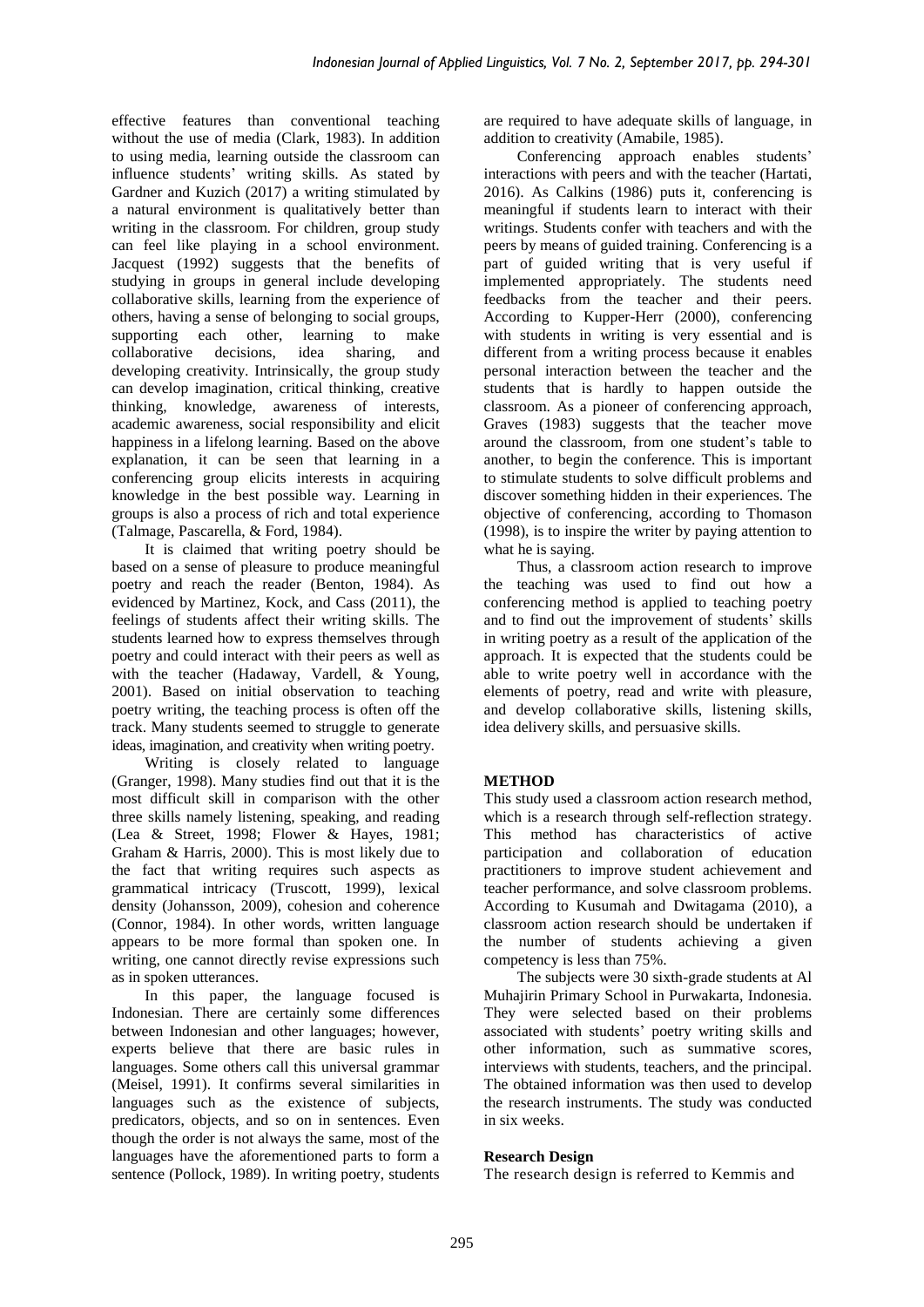McTaggart's model (Hartati et al. 2008). Every cycle consists of planning, observing, and reflecting as illustrated in Figure 1.

It illustrates the research design adapted from Kemmis and McTaggart, beginning with classroom problem identification, problem formulation, and planning the teaching procedures using conferencing approach. Afterwards, the plan was then piloted in accordance with the conferencing instruction procedures wherein there was a process of observation which is the next step in this research, aiming to find out if the implementation went as planned and to see how far it affected the learning process and outcomes. This was intended to produce the desired changes. The next step was reflection. This was to evaluate the impact of applying conferencing approach to teaching writing poetry.



Figure 1. Research design

#### **Teaching Condition**

The teaching was carried out in three cycles. Each cycle contained a three-learning-hour action (one learning hour equals 35 mins). The classroom was adequate in terms of size, seating, lighting, and air circulation. All students are in a good shape for teaching and learning process. To facilitate the learning process, the teacher guided the students through two models of poetry. The students were then to have a silent reading session in order for them to recognize and understand free poetry with different themes.

#### **Research Instrument**

The instruments used in this research were: (1) Indonesian Latest Curriculum (K13) and literacybased lesson plan. The instructional activities used conferencing approach with a teaching scenario of creative writing of poetry; (2) coursework; (3) observation sheet; (4) field notes; and (5) documents. Students' skills in writing poetry were measured using a poetry writing assessment rubric. The assessment scale of each aspect ranges from 1 to 4. The assessment aspects included: (1) creative idea, (2) diction, (3) information, and (4) imagination. The coursework was outlined in accordance with the phases of conferencing approach. The observation sheet and field notes were to record the teaching implementation and to help the researcher gain accurate data about the application of conferencing approach.

### **RESULTS AND DISCUSSION**

The research consisted of three cycles. At the beginning, the students were given a pretest to see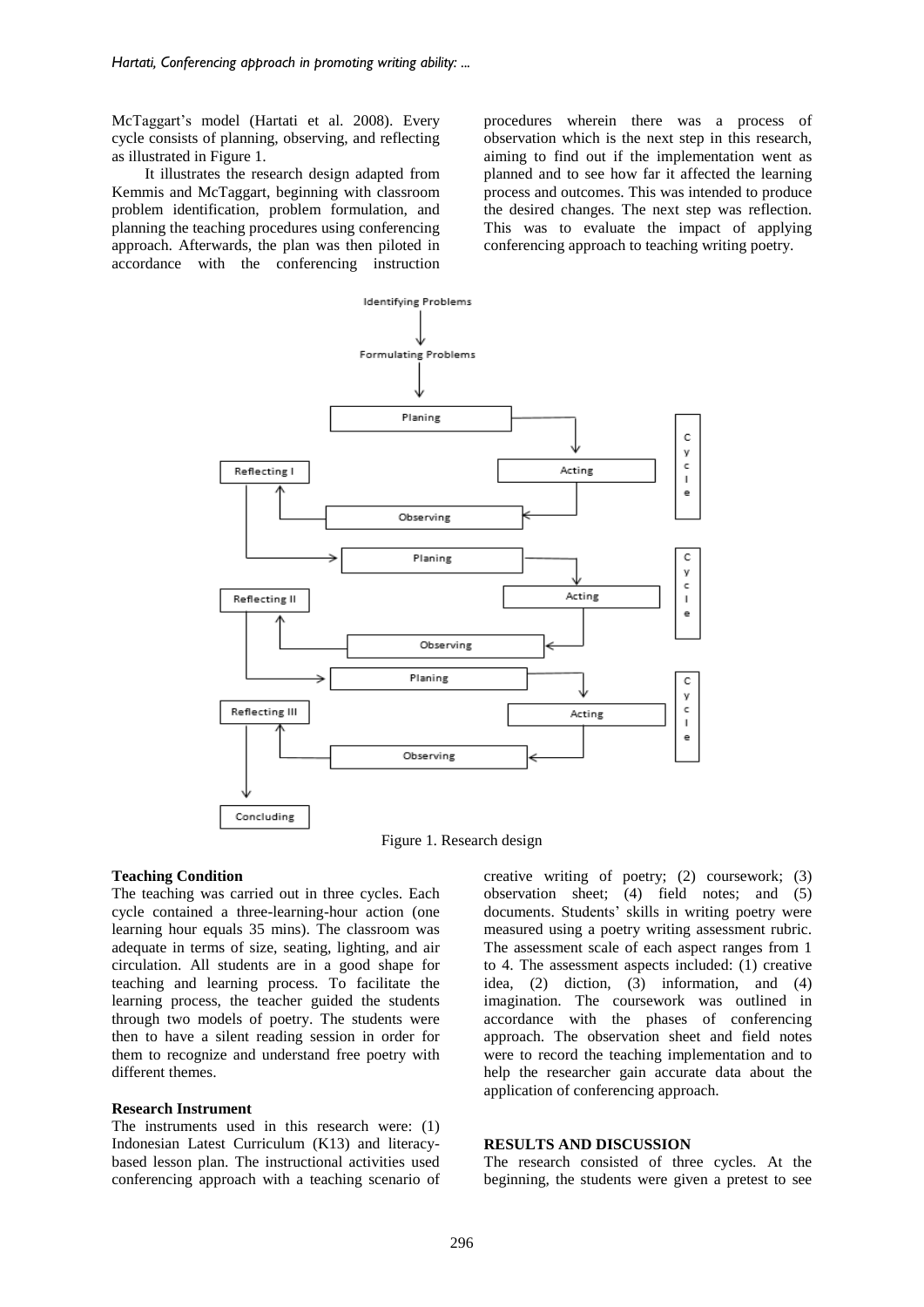their initial skills in writing poetry. In the first cycle, the teaching process did not apply the conferencing approach, and it was revealed that the average score of students' poetry writing skills was 1.98. In cycles II and III, the teaching applied the conferencing approach.

# **The Teaching**

### *Cycle I*

In cycle I, the teaching did not apply the conferencing approach. During the lesson, the students looked bored and some were chatting with their peers while the teacher explained the theory of poetry. When assigned to write poetry, they struggled to express their ideas. This resulted in the low score in their poetry writing. This happened due to the monotonous teaching practice, both in terms of teaching method and media usage, so the students were not motivated. Porras Gonzales (2010) argues that the teaching process should intrigue interests and motivate the students to actively participate.

### *Cycle II*

The teaching in cycle II applied the conferencing approach that was simplified into three phases. At the first phase, the students learned classically. Teacher explained the theory of free poetry; i.e., one that is not bound to certain standards, and then the students were assigned to write their own poetry. At the second phase, they were divided into groups. They then discussed and corrected each other's poetry. At the third phase, the students confer with the teacher about their difficulties in developing their writings.

In cycle II, the teaching process did not go very well as many students were seen to chat with their peers while the teacher gave an explanation. They also seem to find difficulties in determining the theme of their own poetry. This is due to the lack of media used by teachers; thus the students did not seem to pay attention. The teacher was supposed to use visual media in learning to attract students' attention, for example, photos or pictures, videos, and movies (Berk, 2009). This is evidenced by the results of Mayer et al research which show the mutually supportive visual and verbal materials such as in pictures or videos with the most effective integrated dialogue or narrative for students (Plass, Chun, Mayer, & Leutner, 1998). The use of visual media can encourage students' enthusiasm in learning. This fact is found in the results of research conducted by Sa'diyah (2017) that the visual media or images can increase the enthusiasm of students in the process of learning in writing. In addition, the teacher needed to provide a detailed and repetitive explanation as put forward by Gage and Berliner (in Hosnan, 2014, p. 8). They state that the teacher may have to use the principle of repetition to improve students' learning creativity.

Based on the findings and the result of reflection in cycle I, the improvement was made to the teaching process in cycle II; i.e., the use of media such as big book, mini book, magazine, newspaper, photo, and Internet. In addition, the teacher provided a more detailed explanation about the elements of poetry (Harmer, 2008). The discussion among students or with the teacher was focused on students' works (Zeichner, & Liston, 1987).

# *Cycle III*

Like in cycle II, the teaching in this cycle applied the conferencing approach. However, in the first phase, the teaching used more varied media and the themes covered natural beauty, school environment, and natural disaster. The teacher also provided a more detailed explanation on the theory of poetry writing. The group study in the second phase was carried not only in the classroom but also the teacher invited the students to write poetry outside the classroom. In addition, with their peers in the group, students exchanged and corrected each other's work. They revised their works based on the feedback from their peers. The students would then choose the best poetry in the group. In the third phase, the students submitted the final draft of their poetry to the teacher. The teacher corrected them and chose the best one based on the assessment criteria.

As a result of media usage, in cycle III, some students who were previously chatting during the lesson, seemed to be more focused and listened to the teacher. In the group activities, they seemed to enjoy and motivated to write. This is supported by the opinion of Syh-Jong (2007) that group writing learning helps students build meaningful knowledge and learning to be interesting. This was because students gained a new learning experience that made them interested in learning writing due to the media use, change of learning atmosphere, and interaction with their peers. Hanauer (2012) argues that in learning, students need to create important moments and relive their experiences with other students.

What is found during the teaching process in cycle III shows that students' creative idea and imagination, compared to their ability to choose diction and information, still needed improvement. It is evident in the scores for creative idea that was only twice the score in cycle I. This is because the ability of creative ideas and imagination requires long-term and intensive training. It is commonly assumed that writing is neither easy nor difficult. Writing just needs a commitment, consistency, and persistency. Therefore, the researcher recommends the teaching of poetry writing applies the conferencing approach simplified into three phases. In the classical learning phase, teachers should use varied media and provide a detailed explanation about poetry theory in order for the students to understand the elements of poetry. A group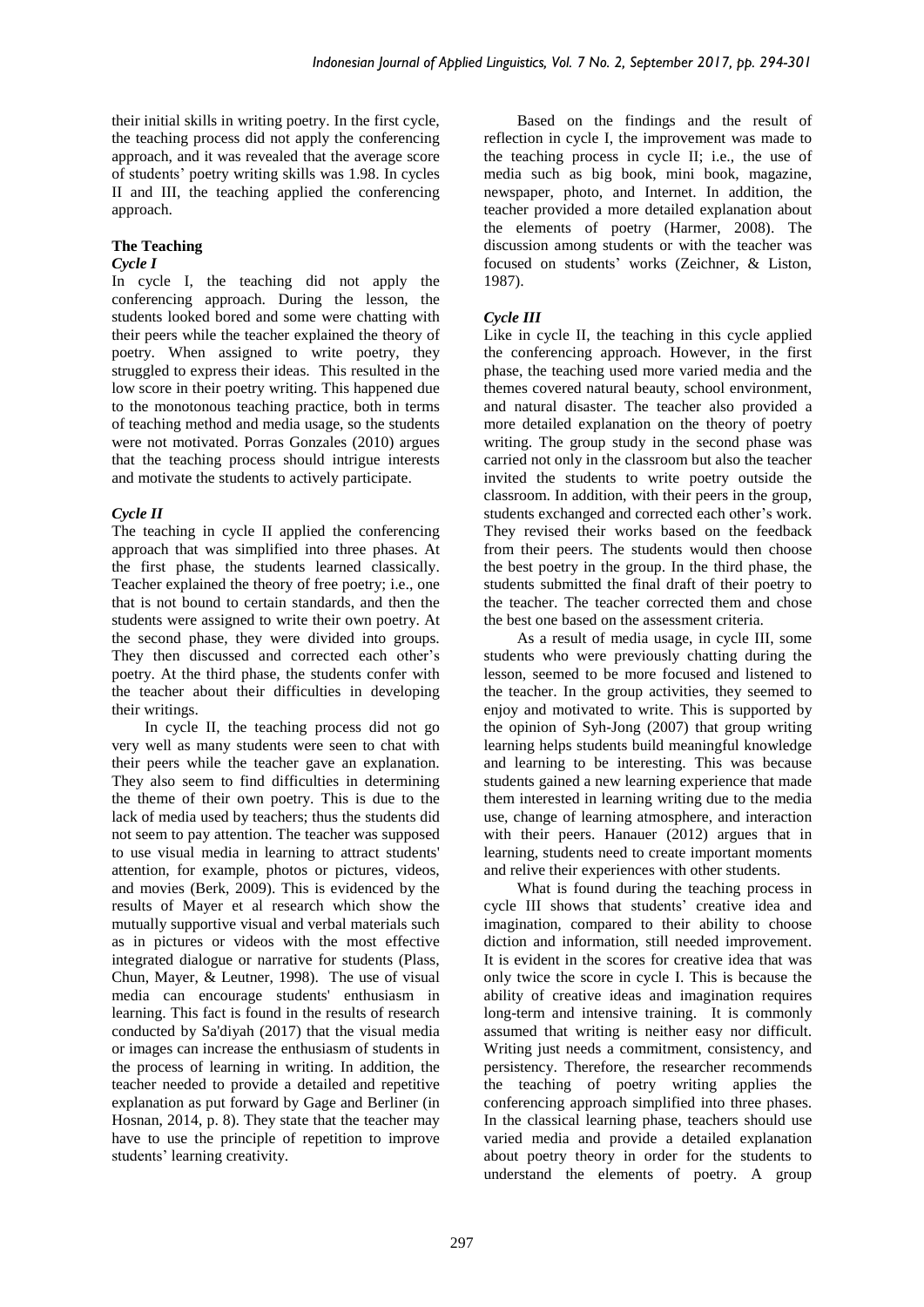discussion is better carried out outside the classroom. In individual discussion phase, the teacher should guide the students in revising their works. Satriani, Emilia, and Gunawan (2012) support the statement saying that in learning community, not only does the teacher teach the students, but the teacher also listens to information from the students.

### **The Result of Teaching**

The result of the teaching of creative writing of poetry using the conferencing approach in cycles I, II, and III is illustrated in Figure 1. The scoring scale ranges from 1 (insufficient), 2 (sufficient), 3 (good), to 4 (very good).

Figure 2 illustrates the improvement of students' poetry writing skills. The score for the aspect of creative idea in cycle I was sufficient and improving in cycles II and III after the conferencing approach was applied. This is because the students found difficulties in generating ideas for their poetry writing, and the use of classical method as well as the lack of media usage failed to stimulate them to express their ideas. This is in accordance with Sa'diyah (2017) who states that the media statement is the best way to submit an assessment question for answering class, or students may submit a mediated presentation as a class project. The improvement in cycles II and III occurred because the students more actively participated in the lesson by way of discussions with their peers and with the teacher. The participation in the discussion stimulated them to express their ideas into writing. This confirms Langer's (2001) opinion that students' skills are shaped by interactions and participations during the lesson.



Figure 2. The improvement in all of assessment criteria

The diction criterion was categorized sufficient in cycle I. This is because the conferencing approach was not yet applied, low reading interests, and lack of vocabulary teaching. The result of a study shows that sustainable learning and vocabulary knowledge are very important for students who lack vocabulary (Lesaux, Kieffer, Kelley, Harris, 2014). The score for diction improved in cycle III almost as twice as many times as that in cycle I. This is because the teacher provided a more detailed lesson in cycles II and III about the theory of poetry and taught vocabulary through information seeking. The students were also assigned to read free poetry models and discuss them with their peers and the teacher (Edmunds & Bauserman, 2006).

Students' lack of information seeking from multiple sources causes the score for information aspect in cycle I to be smaller than the aspects of creative ideas and diction. But, the score improved in cycle III which is twice higher than in cycle I in the same level as that of diction criterion. This happened because the students were instructed to search for a lot of information from various sources such as Internet, books, magazines, news, radio, and newspapers. It was an experiment conducted by the students by comparing information they heard and listened. They used the information to express their ideas into writing (Raimes, 1985). This confirms the result of study by Nandiyanto, Asyahida, Danuwijaya, and Abdullah (in press) which concludes that simple experiments can improve the level of understanding compared with conventional learning.

The imagination aspect in cycle I was only half of the good criteria. Its improvement in cycle III was also lower than other aspects. This is because school aged children are still in the thinking transition phase from concrete to formal operations. Thus, it is hard for them to develop imagination (Boyes & Chandler, 1992). This is in line with Piaget's (Suparno, 2001) developmental theory that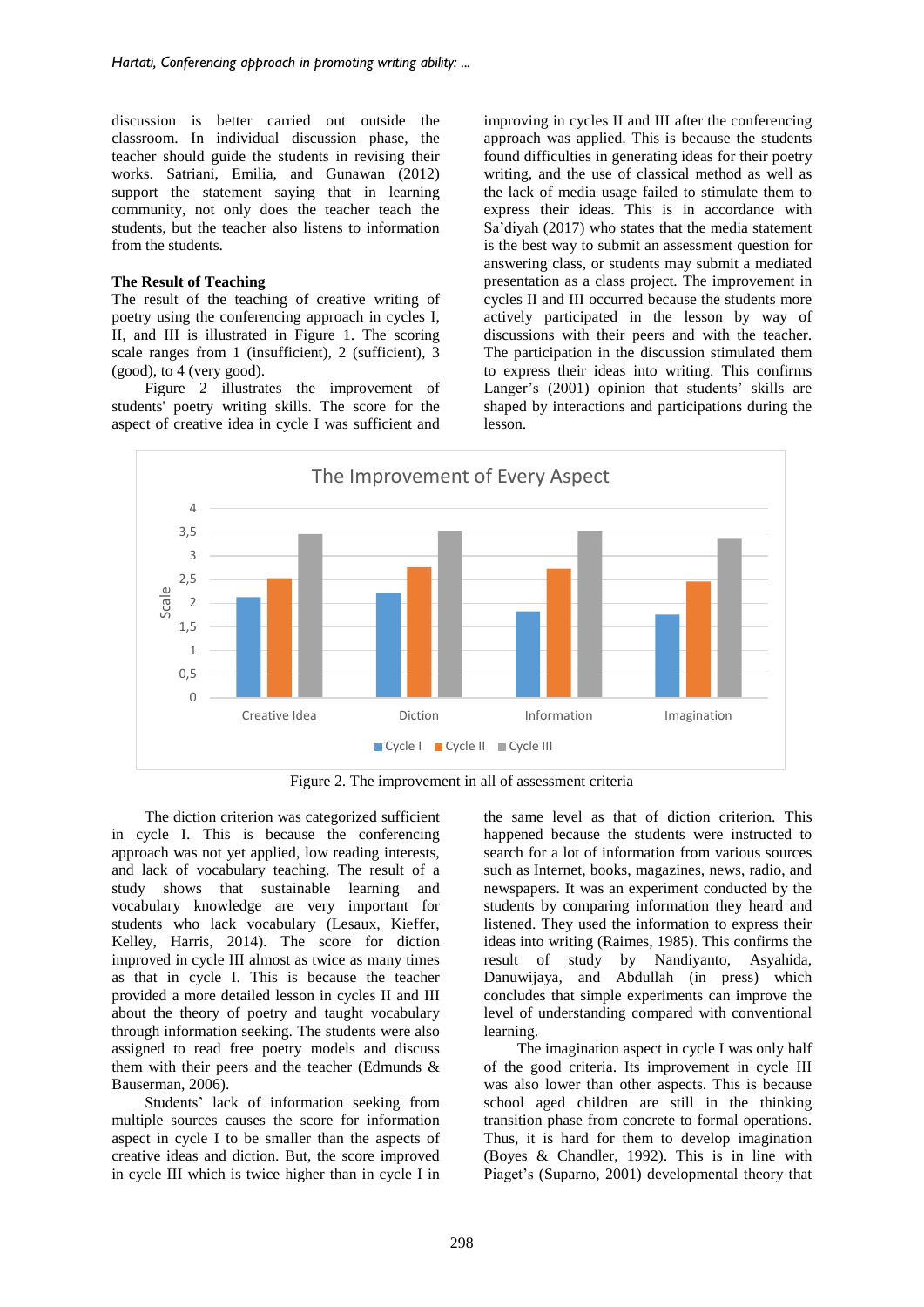children from 8 to 11 years of age are at concrete operational stage, and those older than 11 are at formal operational stage.

Figure 3 shows that the average in cycle I was 50%. This is because the writing teaching did not apply the conferencing approach. Cycle II reached 66% since it started to apply conferencing approach. In cycle III, there was significant improvement as the average score reached 87%. This is due to the improvements to the teaching process including the use of media, the change of learning atmosphere in cycle III by carrying out lesson outside the classroom, and explanation of free writing theory especially about poetry elements. Viewed from the difference in the average scores of cycle I and cycle III, there was an increase of 37%. It indicates that the writing skills of the sixth grade students at a primary school in Purwakarta improved.



Figure 3. The improvement of students' writing skills

#### **CONCLUSION**

The result of this research shows that the application of conferencing approach improved the sixth-grade students' skills in writing poetry. It is evident in the improved score of each assessment aspect in cycle III. Since the conferencing approach was not applied in cycle I, the class condition was not conducive and the students did not pay attention to the teacher. In cycle II, some weaknesses were found in the phases of conferencing approach application. This was due to lack of media usage, lack of experience, lack of information and students had not yet understood how to write free poetry. Based on reflection in cycle I, the scores of all assessment aspects improved in cycle III. The score improvement for the imagination aspect was the lowest, but still there was an improvement. This was due to students' better understanding about the theory of free poetry writing, the use of varied media, and outside classroom lesson that enabled students to write free poems in a more pleasant atmosphere.

### **REFERENCE**

Amabile, T. M. (1985). Motivation and creativity: Effects of motivational orientation on creative writers. *Journal of personality and social psychology*, *48*(2), 393-399.

- Benton, P. (1984). Teaching poetry: The rhetoric and the reality. *Oxford Review of Education*, *10*(3), 319-327.
- Berk, R. A. (2009). Multimedia teaching with video clips: TV, movies, YouTube, and mtvU in the college classroom. *International Journal of Technology in Teaching & Learning*, *5*(1), 2- 21.
- Bishop, W. (1993). Crossing the lines: On creative composition and composing creative writing. *Writing on the Edge*, *4*(2), 117-133.
- Boyes, M. C., & Chandler, M. (1992). Cognitive development, epistemic doubt, and identity formation in adolescence. *Journal of Youth and Adolescence*, *21*(3), 277-304.
- Calkins, L. M. (1986). *The art of teaching writing*. Porsmouth: Heinemann.
- Clark, R. E. (1983). Reconsidering research on learning from media. *Review of Educational Research*, *53*(4), 445-459.
- Connor, U. (1984). A study of cohesion and coherence in English as a second language students' writing. *Research on Language & Social Interaction*, *17*(3), 301-316.
- Edmunds, K. M., & Bauserman, K. L. (2006). What teachers can learn about reading motivation through conversations with children. *The Reading Teacher, 59*(5), 414-424.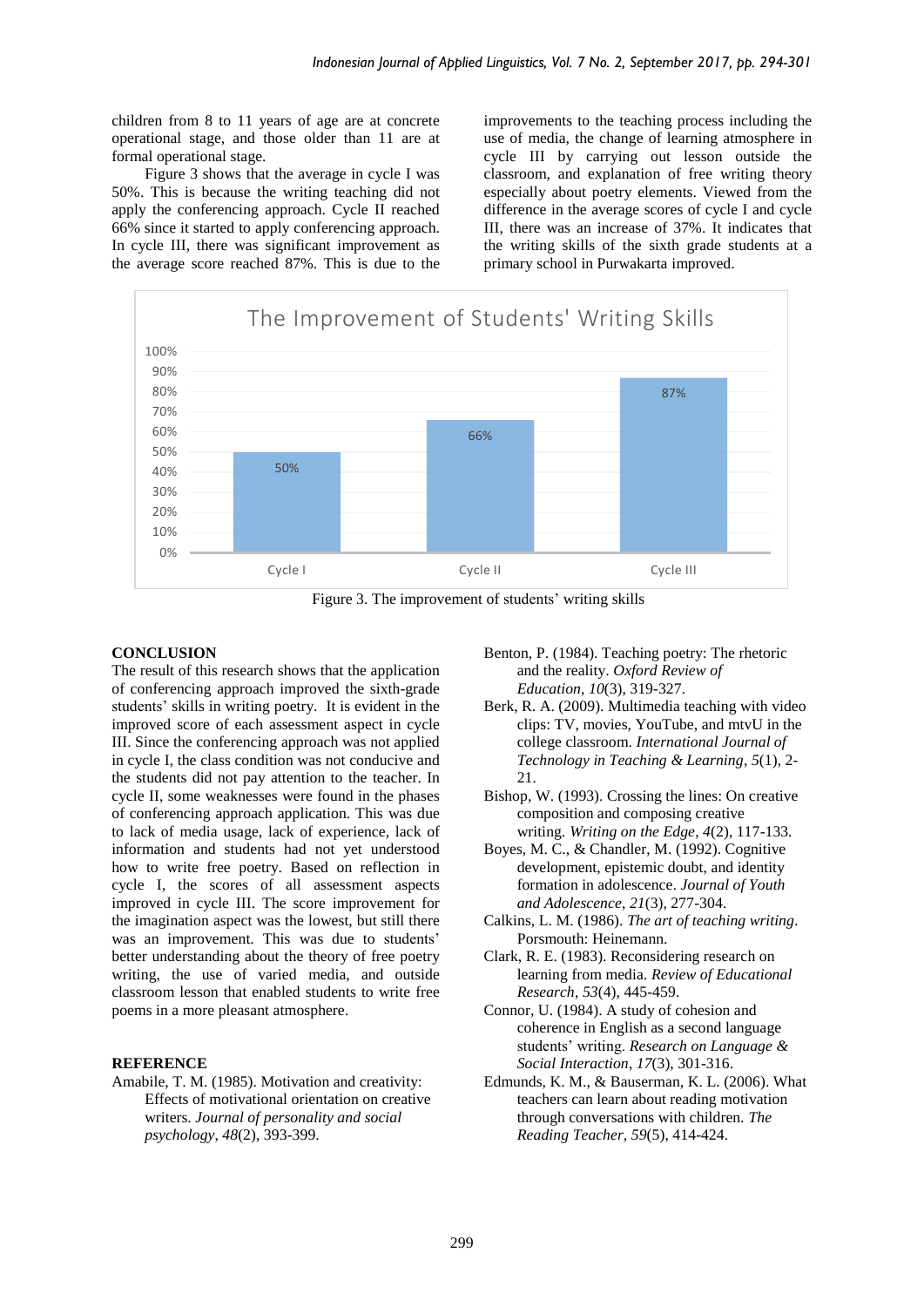Flower, L., & Hayes, J. R. (1981). A cognitive process theory of writing. *College Composition and Communication*, *32*(4), 365-387.

Gardner, P., & Kuzich, S. (2017). Green writing: the influence of natural spaces on primary students' poetic writing in the UK and Australia. *Cambridge Journal of Education*, *47*(3), 1-17.

Graham, S., & Harris, K. R. (2000). The role of selfregulation and transcription skills in writing and writing development. *Educational psychologist*, *35*(1), 3-12.

Granger, S. (1998). Prefabricated patterns in advanced EFL writing: Collocations and formulae. *Phraseology: Theory, Analysis, and Applications*, 145-160.

Graves, D. H. (1983). *Writing: Teaching and children at work*, NH: Heinermann

Hadaway, N. L., Vardell, S. M., & Young, T. A. (2001). Scaffolding oral language development through poetry for students learning English. *The Reading Teacher*, *54*(8), 796-806.

Hanauer, D. I. (2012). Meaningful literacy: Writing poetry in the language classroom. *Language Teaching*, *45*(1), 105-115.

Harmer, J. (2008). How to teach English. *ELT journal, 62*(3), 313-316.

Hartati. T. (2016). Penerapan Pendekatan Conferencing dalam Pembelajaran Menulis di Sekolah Dasar. *Jurnal Pendidikan Serantau, 2*, 288-300.

Hawkins, L. K., & Certo, J. L. (2014). It's something that I feel like writing, instead of writing because I'm being told to: Elementary boys' experiences writing and performing poetry. *Pedagogies: An International Journal*, *9*(3), 196-215.

Hosnan, M.(2014).*Pendekatan Saintifik dan Kontekstual Dalam Pembelajaran Abad 21.* Bogor: Ghalia Indonesia dan Sastra

Jacques, D. (1992). *Learning in Groups.* Houston: Gulpublishing Company

Jocson, K. M. (2005). " Taking It to the Mic": Pedagogy of June Jordan's Poetry for the People and Partnership with an Urban High School. *English Education, 37*(2), 132-148.

Johansson, V. (2009). Lexical diversity and lexical density in speech and writing: A developmental perspective. *Working Papers in Linguistics*, *53*, 61-79.

Komalasari, A. (2013). Employing experiential learning to teach writing for English as a foreign language learners through a reflection project. *Proceedings of The First International Conference on Education and Language*. Bandar Lampung, Indonesia.

Kupper-Herr, B. (2000). *Conferencing with students about their writing.* Retrieved February 10, 2008, from Leeward CC Writing-Intensive Focus Board:

https://sites.google.com/site/leewardccwifo cus/wac-at-leeward-cc/holding-writingconferences-with-students

Kusumah, W., & Dwitagama, D. (2010). *Mengenal penelitian tindakan kelas.* Jakarta: PT Indeks.

Langer, J. A. (2001). Beating the odds: Teaching middle and high school students to read and write well. *American Educational Research Journal*, *38*(4), 837-880.

Lea, M. R., & Street, B. V. (1998). Student writing in higher education: An academic literacies approach. *Studies in Higher Education*, *23*(2), 157-172.

Lesaux, N. K., Kieffer, M. J., Kelley, J. G., & Harris, J. R. (2014). Effects of academic vocabulary instruction for linguistically diverse adolescents: Evidence from a randomized field trial. *American Educational Research Journal*, *51*(6), 1159-1194.

Martinez, C. T., Kock, N., & Cass, J. (2011). Pain and pleasure in short essay writing: Factors predicting university students' writing anxiety and writing self-efficacy. *Journal of Adolescent & Adult Literacy*, *54*(5), 351-360.

Meisel, J. (1991). Principles of Universal Grammar and strategies of language learning: Some similarities and differences between first and second language acquisition. In L. Eubank, *Point counterpoint: Universal Grammar in the second language* (pp. 231-276). Amsterdam: John Benjamins.

Nandiyanto, A. B. D., Asyahida, F. N., Danuwijaya, A.A., Abdullah, A.G. (in press). Teaching "nanotechnologi" for elementary student with deaf and hard of hearing.

Pebriana, P.H. (2015). Pengaruh pendekatan kontekstual terhadap kemampuan literasi dan menulis puisi anak siswa sekolah dasar di Indonesia. *Jurnal Pedagogik Pendidikan Dasar,* 3(2) 216-323

Plass, J. L., Chun, D. M., Mayer, R. E., & Leutner, D. (1998). Supporting visual and verbal learning preferences in a second-language multimedia learning environment. *Journal of Educational Psychology*, *90*(1), 25-36.

Pollock, J. Y. (1989). Verb movement, Universal Grammar, and the structure of IP. *Linguistic inquiry*, *20*(3), 365-424.

Porras González, N. I. (2010). Teaching English through stories: A meaningful and fun way for children to learn the language. *Profile Issues in Teachers Professional Development*, *12*(1), 95- 106.

Raimes, A. (1985). What unskilled ESL students do as they write: A classroom study of composing. *TESOL Quarterly, 19*(2), 229-258.

Sa'diyah, H. (2017). Improving Students'ability in Writing Descriptive Texts Through a Picture Series-Aided Learning Strategy. *The English Teacher, XL,* 164-182.